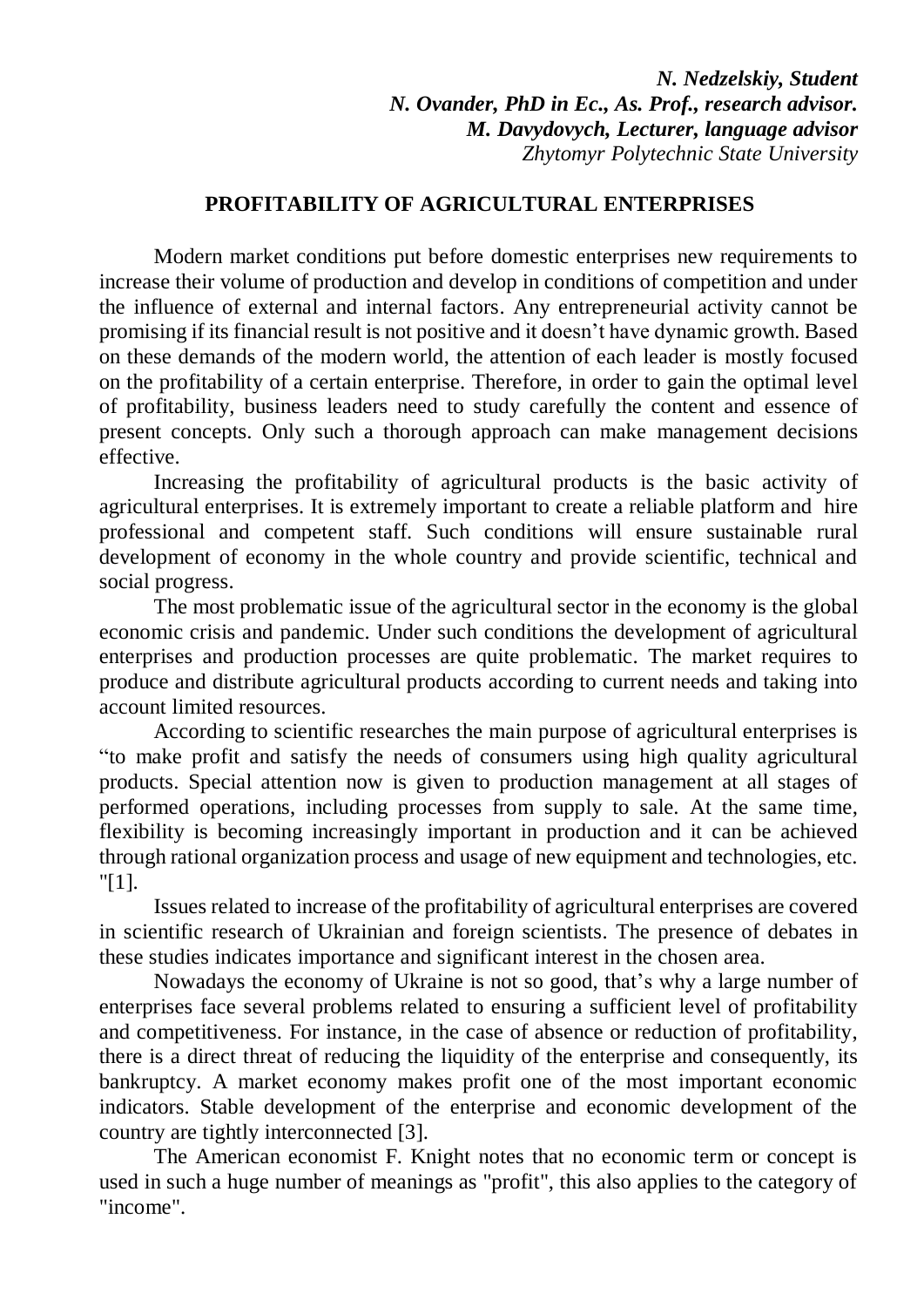Making a profit is the main goal of each commercial enterprise. The company can be called successful, when her income exceeds her expenses. It is a general truth, if expenses exceed the income, the company suffers losses. The growth of company's profit give it a wide range of potential opportunities.

The total profit of the enterprise is the end result of the work. It takes into account the profit from all activities of the enterprise: profit from sales of goods, works, services - gross profit, profit from operating activities, profit from ordinary activities, income from extraordinary activities. In addition, calculate net income. The main component of total profit is the profit from the sale of marketable products. It accounts for over 95% of total profits.

Suppose it is known that one company get 10, and another - only 2 million UAH. profit. To say that the first company, which has a profit 5 times higher, works better than the second - is to draw the wrong conclusion. In order to accurately calculate the profitability of the enterprise, you need to compare profits with the costs of the enterprise or with the amount of production assets of the enterprise. This comparison characterizes the profitability of the enterprise.

A satisfactory level of efficiency requires, on the one hand, exceeding the final results over the costs of achieving them, and, on the other hand, comparing the results obtained with the results of similar objects. Based on this, although the absolute amount of profit received by the company is a very important indicator of activity, but can`t characterize the level of efficiency, this is due to the fact that the absolute amount of profit characterizes only a one-time economic effect.

The level of profitability is characterized by the analysis of absolute and relative indicators. The absolute indicator is profit. At the expense of profit the company can increase the wage bill, expand and increase production turnover, finance other activities. In general, profit is defined as the difference between the profit of sales and their cost [2].

The dynamics of enterprise development directly depends on its profit. When distributing funds from profits, some of them are allocated for the purchase of more advanced equipment, training of employees, improving of working conditions, advertising that leads to increased efficiency and getting more income.

The formation of the company's profit is influenced by a wide variety of external and internal factors. External factors include: economic conditions, market capacity, effective consumer demand and state regulation of enterprises. Internal factors include: the volume of output, production cost, the price of sold products and range of products [4].

The economic meaning of profit is revealed in the functions it performs. Profit is an important category of market relations and has the following functions:

1) evaluation function - is the ability to assess the quality and efficiency of the business entity during a certain period;

2) distributive function - means using profits as the formation of sources of financing the enterprise and deductions in the form of taxes to the budgets at all levels;

3) incentive function - is the ability to stimulate the owners and employees of the enterprise, to conduct operational and financial activities more efficiently, to obtain greater profits, to meet their own needs and the needs of the enterprise [5]

Moreover, there is a significant need for effective and efficient management of enterprise profits. With the help of effective profit management, which includes the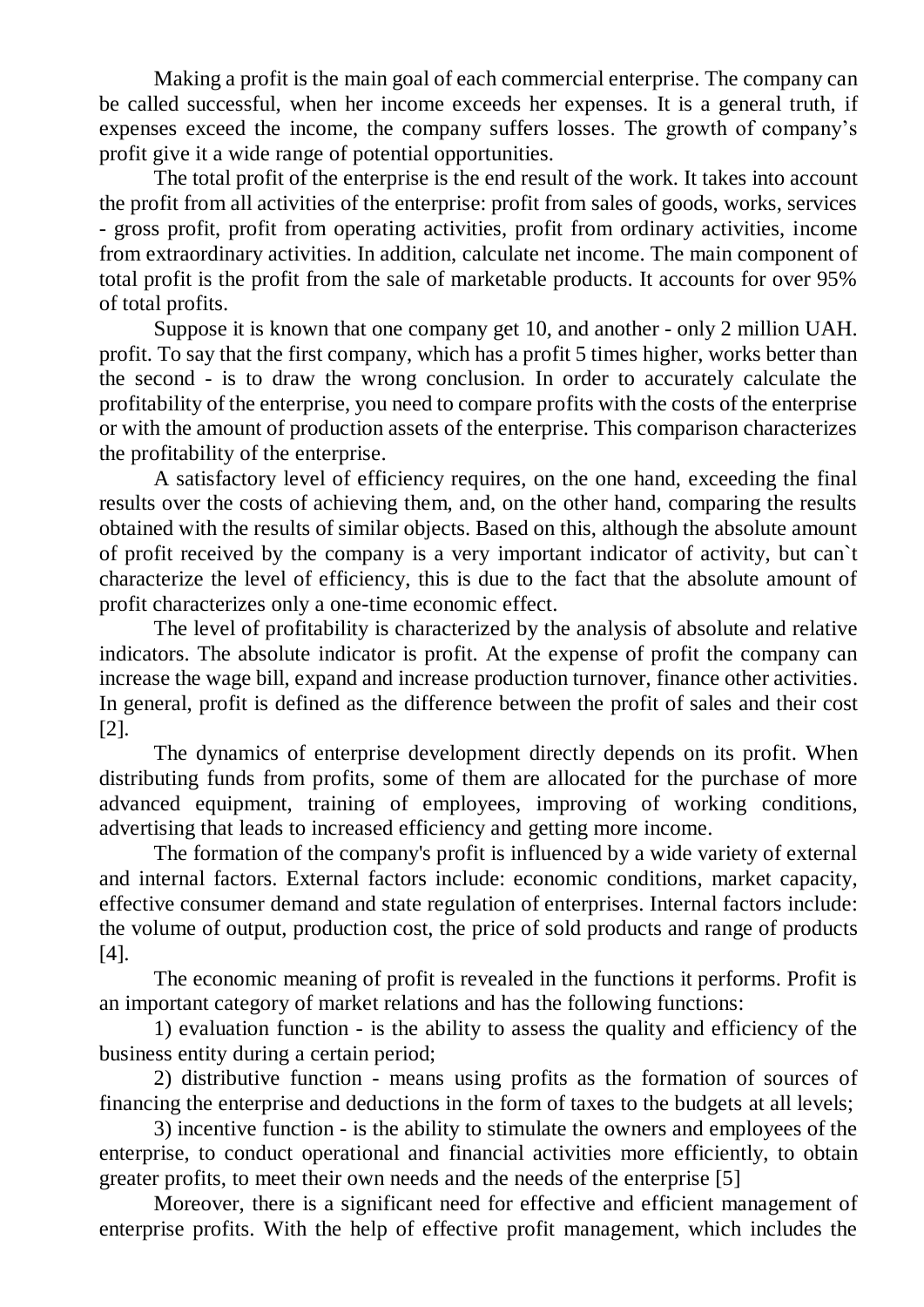implementation of the evaluation, distribution and incentive function of profits, the company is able to ensure its economic development and productivity [8, c.35].

Furthermore, during the formation of the company's profit it is necessary to develop a system of indicators to assess its potential volume and quality. In the process of profit distribution the most important areas of enterprise development should be determined, because it will help the company to work more effectively. There is a tendency to reduce the income of economic entities in the economy of Ukraine significantly, which leads to a decrease in profits or even losses of many enterprises.

With the help of profitability, the company determines the adequacy of profits in comparison with other economic variables related to the financial and economic activities of the enterprise. To determine profitability, you need to correlate profits with the factors that have the greatest impact on profit. Such indicators may be: income, expenses, resources or capital [3].

Profitability is an indicator that characterizes the effectiveness of the financial and economic mechanism and profitability of the enterprise in conditions of fierce market competition, as well as the economic crisis. It reflects the adequacy of the management system and the feasibility of management measures in the operation of the trading company [6, с.31].

Profitability can exactly characterize the level of management and the appropriateness of decisions made by managers over a certain period of time. The profitability of agricultural enterprises directly depends on the achieved level of efficiency of certain types of production.

Summarizing all above, profitability is a relative indicator of enterprise's efficiency. The main factors which indicate it are the quality of products, its cost, reducing losses of material resources during production, as well as more productive use of equipment [7, с.16]. In order to make a more accurate and high-quality assessment of the enterprise, it is much better to use the profitability indicator, which allows you to compare the results of activities with the resources spent on their achievement [6, с.30].

Thus, according to our study, profit analysis, educational literature and scientific articles we have found the lack of a comprehensive methodology for economic analysis of financial results and profits. That's why, the development of comprehensive methodology is highly important, because the analysis of formation and distribution of profits can help a certain business to flourish and to overcome the effects of crises and prevent them in the future.

## **REFERENCES**

1. Бутко М.П., Задорожна С.М., Іванова Н.В. Виробничий менеджмент: підручник. Київ, 2019.

2. Бизнес и финансы. Прибыль и рентабельность [Електронний ресурс] – URL:<https://answr.pro/articles/159-pribyil-i-rentabelnost/>

3. Єпіфанова І.Ю. Прибутковість підприємства: сучасні підходи до визначення сутності / Єпіфанова І.Ю., Гуменюк В.С. // Випуск №3. – 2016. – URL: [http://www.economyandsociety.in.ua/journal/3\\_ukr/33.pdf](http://www.economyandsociety.in.ua/journal/3_ukr/33.pdf)

4. Богацька Н.М. Прибуток підприємства: його роль, формування та резерви збільшення в умовах ринкової економіки // ЕНФВ "Ефективна економіка" – 2019.